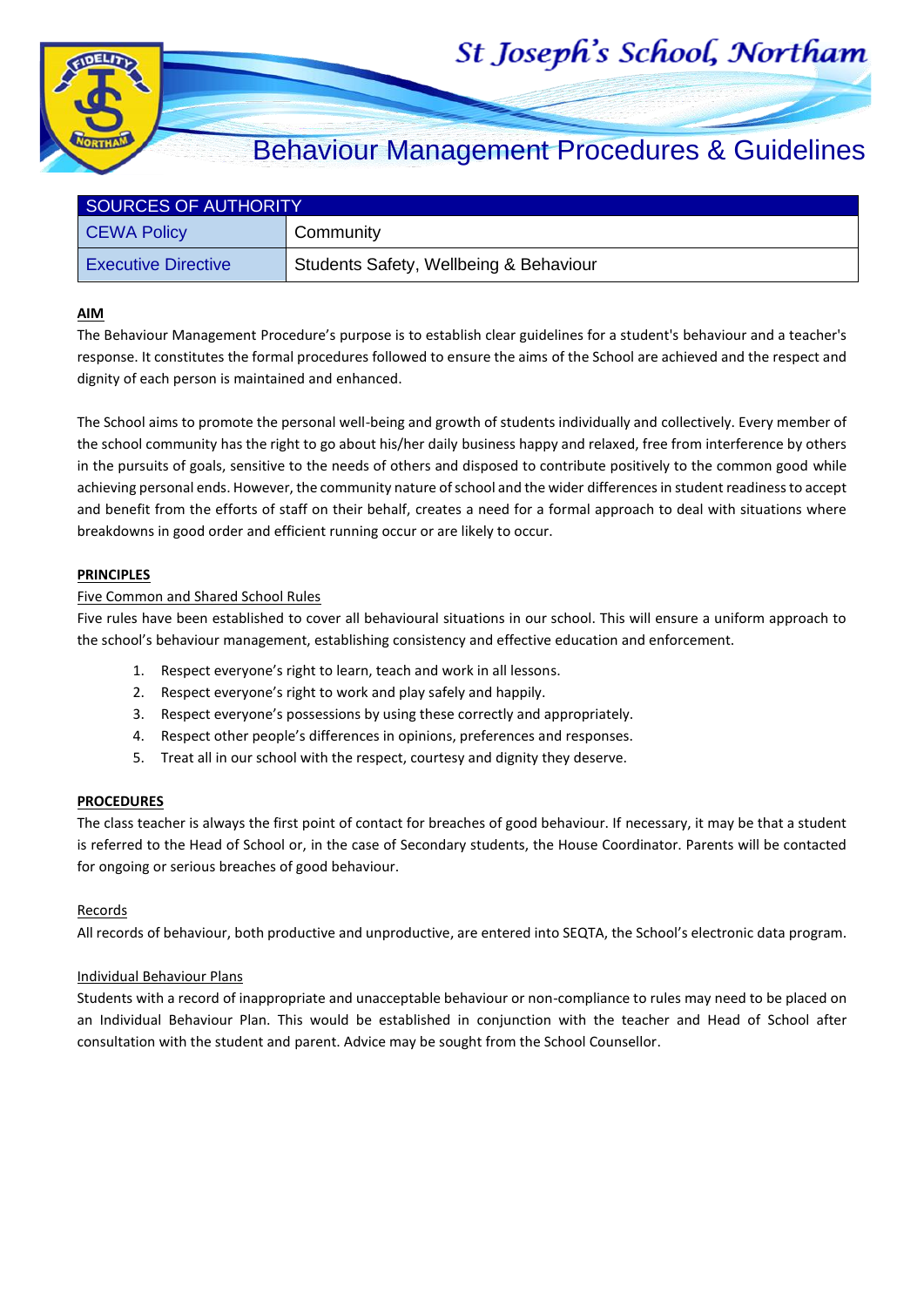#### Formal Discipline

Formal disciplinary procedures are used to encourage acceptable conduct before more serious action is required.

• Disciplinary procedures are implemented progressively.

• Discipline may be exercised by any staff member to the level of informal counselling, reprimand, withdrawal of privilege, setting additional work for completion at home, or in personal time, at school, confiscation of unauthorised items, and referral of students to senior staff.

• Contact with parents may occur at all levels of disciplinary action, and most certainly, when such action relates to serious breaches of regulations.

• Serious breaches of regulations and/or persistent minor breaches are dealt with by the Heads of School and/or Principal. Action at this level may include referral of students for professional help, detention and suspension from school.

• Students who breach school regulations in a serious manner or who fail to cooperate with efforts to have them correct persistent breaches of regulations risk exclusion from St Joseph's School.

#### Guidelines for In-School Suspension

In-School suspension is the withdrawal of a disruptive student from the general classroom environment or playground and placement in the administration block or in the classroom of another year level if necessary.

The placement of students into In-School Suspension will be authorised by the Head of School and/or the Principal in consultation with the classroom teacher as one of a number of behaviour management measures in dealing with students with disruptive behaviour.

- Details of students' unacceptable behaviour will be documented and provided to the Head of School by the teacher involved and will be entered into the school's behaviour management records on SEQTA.
- Teachers are responsible for ensuring that students on In-School Suspension are provided with an adequate amount of work. Work is to be from the student's normal learning program at a level that the student can carry out without explanation or assistance from the supervising staff member.
- The Head of School or their delegate are responsible for ensuring that the student on In-School Suspension is safe and remains isolated from peers.
- The student will be granted permission to leave the room for toileting purposes and to attend an alternate work program should this be necessary. They are to be given a separate break time to their peers.
- The Head of School will notify parents or guardians of In-School Suspension and request a meeting to discuss the ongoing management of the student in question.
- Students who are absent from school during the period of their In-School Suspension will complete the requirements of the In-School Suspension on their return to school.

#### Guidelines for External Suspension

External suspension is when a student's suspension period must be served at home and not on school grounds. The Principal may authorise the suspension of students in cases of either repeated serious misbehaviour or of serious misconduct.

Whilst suspensions can be for repeated misbehaviour, they may also be administered when a student chooses to engage in a serious high-level offence. These include but are not limited to incidents such as physical, sexual or emotional abuse, bringing drugs, alcohol or dangerous weapons to school and for serious damage to the property on school grounds.

Parents/guardians will be notified when a suspension is deemed necessary. A re-entry interview with the parent and child is required before the student can return to their classes.

A series of suspensions within a semester will result in a meeting being required with the student, parent and the Principal to discuss the student's ongoing position in the school.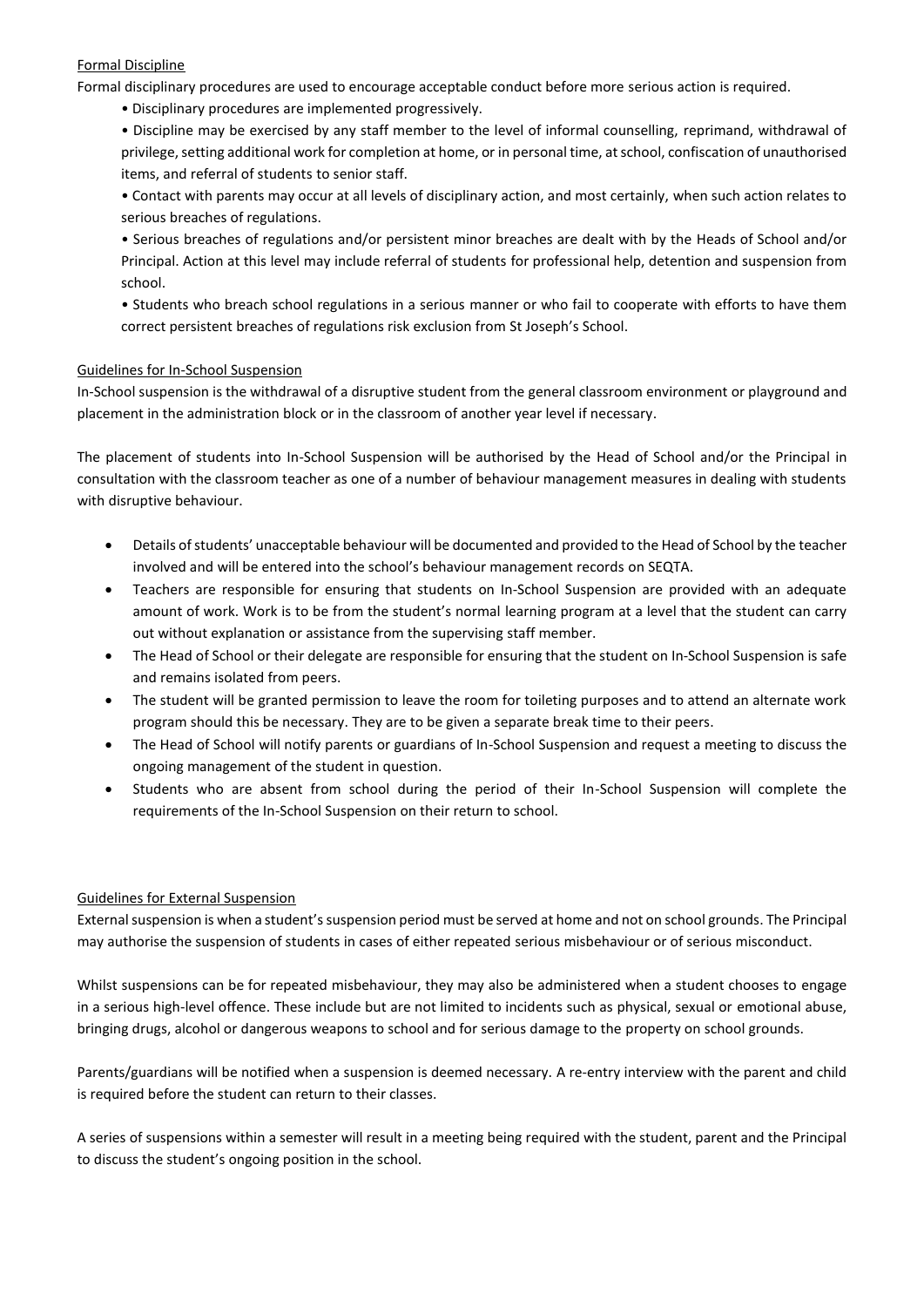#### **POSITIVE REWARDS**

St Joseph's School is a wonderfully diverse community of students and staff. Our staff teach in safe, well supported classrooms where students are expected to respect and honour teachers whilst engaging actively in learning. Students are encouraged to attend school, ready to give their best.

Reward systems help students understand the strong life correlation between positive choices and positive consequences. Whilst most students usually make good decisions, there are occasions where some do not.

#### SECONDARY

St Joseph's Secondary Campus operates a positive reward system using house points. At the beginning of each lesson/homeroom the student is awarded a House Point by that teacher and the onus is on them to keep that point through their correct and positive behaviour. If a student's behaviour is not what is expected, then teachers may remove that House Point for that lesson.

At the end of each semester, all students take part in a reward day. The rewards are determined by the number of House Points they have accrued over the semester. The more House Points, the greater the reward.

House Points may also be awarded by staff members who notice students doing extra around the school, being good role models etc. House Points are also linked to student attendance. Students who are absent from the class will not be awarded the House Point unless a medical certificate is supplied to the school.

#### PRIMARY

The Primary campus also rewards positive behaviour with House Points. These are given as coloured tokens by the teachers. The tokens are added together on a regular basis and the winning House is rewarded with a variety of rewards.

Merit certificates are presented at assemblies and recognise positive behaviours and academic results. Each child should receive one certificate per year.

Each class teacher may also use their own positive reward systems in their classrooms. These will be communicated to parents, so they are aware of what if operating in each class.

| Authorised by | Andrea Woodgate | Signature: | Ahloodgate   |
|---------------|-----------------|------------|--------------|
|               |                 | Date:      | 6 April 2022 |